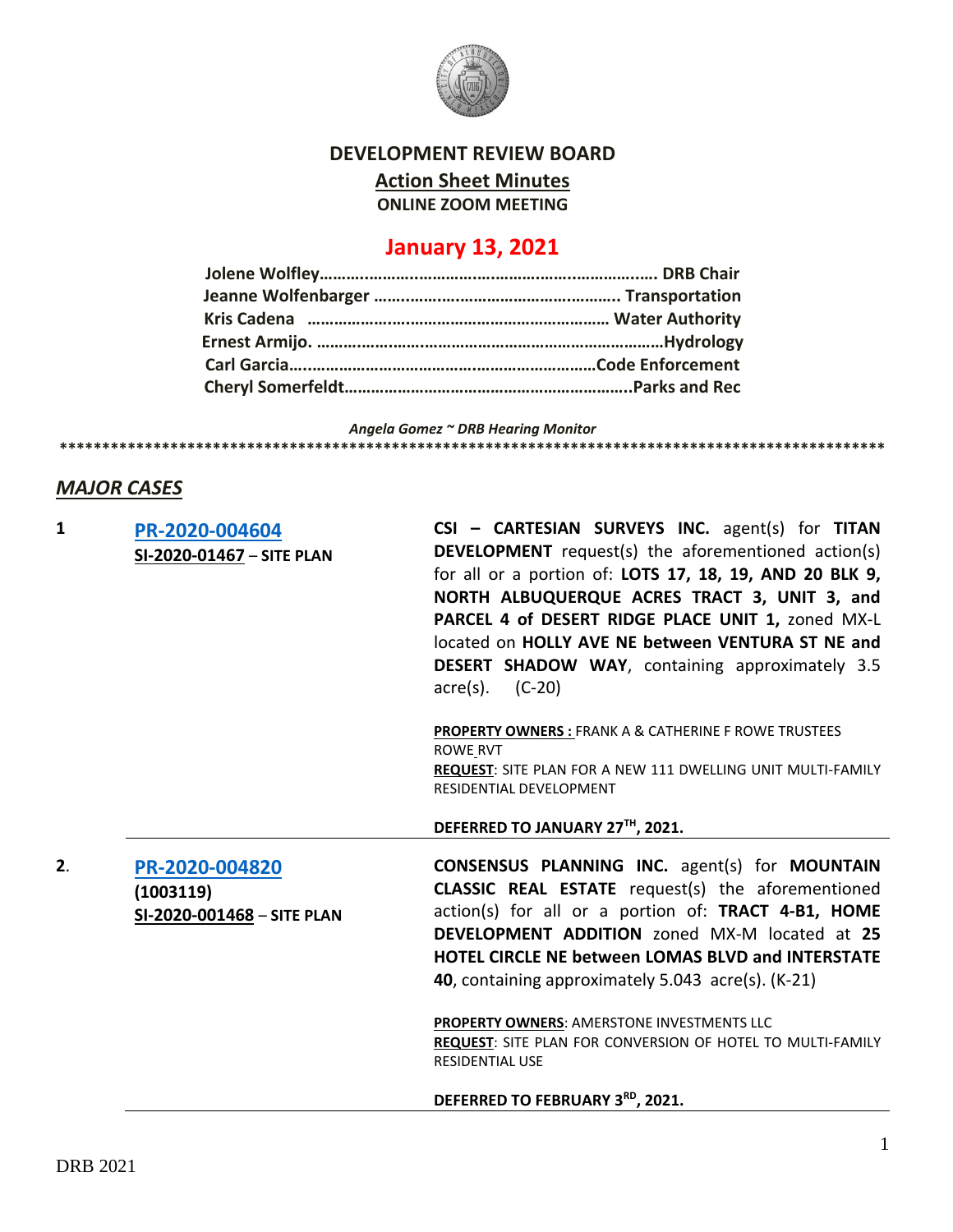**3. [PR-2018-001579](http://data.cabq.gov/government/planning/DRB/PR-2018-001579/DRB%20Submittals/PR-2018-001579_Jan_13_2021/Application/)**

**SI-2020-01477** – **SITE PLAN AMENDMENT VA-2020-00469 – WAIVER TO IDO**

**DEKKER PERICH SABATINI** request(s) the aforementioned action(s) for all or a portion of: **PARCEL A-1-A-1-B SUBD PLAT TRS A-1-A-1-A & A-1-A-1-B WINROCK CENTER ADDN, PARCEL A-2 AND A-3 PLAT OF PARCELS A-1 THRU A-3 & PARCEL C-2A WINROCK CENTER ADDN + PARCEL C-2A1 SUBD PLAT PARCEL C-2A1 & C-2A2 WINROCK CENTER ADDN, PARCEL E1A WINROCK CENTER ADDITION, PARCEL D1A WINROCK CENTER ADDN REPLAT OF PARCEL D1 WINROCK CENTER ADDN AND PARCEL A-1-A-1-A-1-A WINROCK CENTER ADDITION**, zoned MX-H**,** zoned MX-M located at **7500 INDIAN SCHOOL RD**, containing approximately 83 acre(s). (J-19)

**PROPERTY OWNERS**: DARIN SAND, WINROCK PARTNERS LLC

**REQUEST**: A MAJOR AMENDMENT TO THE APPROVED SITE DEVELOPMENT PLAN FOR WINROCK TOWN CENTER TO FACILITATE THE DEVELOPMENT OF A NEW 199 UNIT MULTI-FAMILY DEVELOPMENT FOR A VACANT LOT AT 7500 INDIAN SCHOOL.

**DEFERRED TO FEBRUARY 10TH, 2021.**

**[Project # PR-2020-003887](http://data.cabq.gov/government/planning/DRB/PR-2020-003887/DRB%20Submittals/) (1010532) SI-2020-00367** – **SITE PLAN**

#### **SCOTT ANDERSON** agent(s) for **MICHAEL DRESKIN**

request(s) the aforementioned action(s) for all or a portion of: **LOT 5, BLOCK 23, BROAD ACRES ADDN,** zoned MX-M, located at **2818 4TH ST NW**, containing approximately 1.27 acre(s). (H-14) *[Deferred from 7/8/20, 7/22/20, 7/29/20, 8/19/20, 9/2/20, 9/16/2, 10/28/20], 11/4/20, 11/18/20, 12/9/20]*

**PROPERTY OWNERS**: MICHAEL DRESKIN **REQUEST**: SITE PLAN FOR APARTMENT WITH MORE THAN 50 UNITS

**DEFERRED TO JANUARY 27TH, 2021**

*MINOR CASES*

**4.**

DRB 2021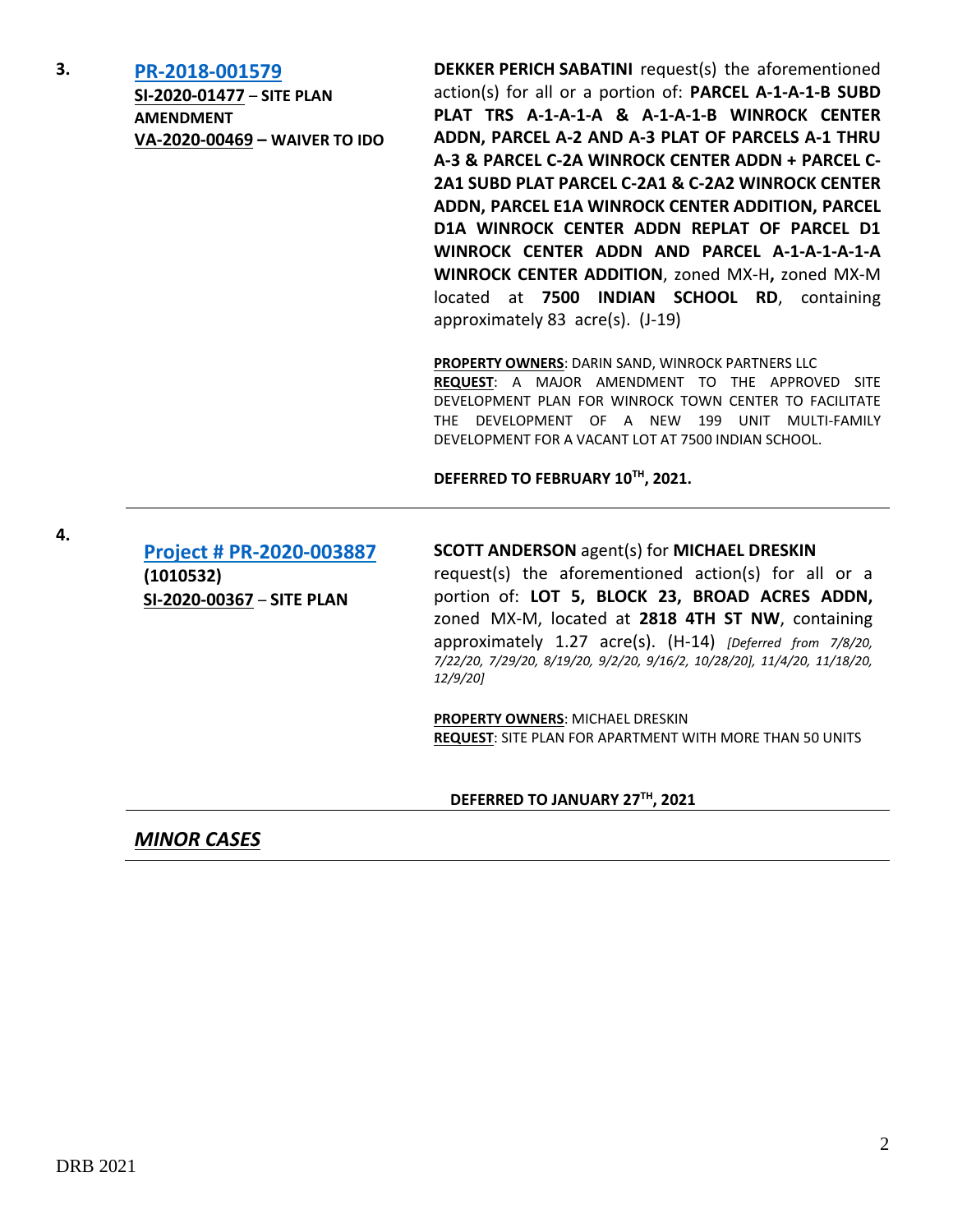# **5. [PR-2020-003887](http://data.cabq.gov/government/planning/DRB/PR-2020-003887/DRB%20Submittals/PR-2020-003887_JAN_13_2021/Application/FINAL%20PLAT%20SUBMITTAL%20DRB%202020-003887%20(3).pdf) SD-2021-00008 – PRELIMINARY/FINAL PLAT**

**SBS CONSTRUCTION AND ENGINEERING, LLC** agent(s) for **MICHAEL DRESKIN** request(s) the aforementioned action(s) for all or a portion of: **LOT 1-A, 6, 7, 8, 9 & 10, BLOCK 2, CITY REALTY CO.'S ADDITION NO. 1,** zoned MX-M, located at **2818 4th ST between PHOENIX AVE and 4th ST**, containing approximately 1.269 acre(s). (H-14)

**PROPERTY OWNERS**: MICHAEL DRESKIN **REQUEST**: CONSOLIDATE LOTS, INCLUDE VACATED EASEMENT AND DEDICATE RIGHT OF WAY

**DEFERRED TO JANUARY 20TH, 2021.**

### **6. [PR-2019-002663](http://data.cabq.gov/government/planning/DRB/PR-2019-002663/DRB%20Submittals/) (1009082) SD-2020-00193 – PRELIMINARY/FINAL PLAT VA-2020-00377 - WAIVER TO IDO** *(Sketch Plat 8/12/20)*

**CONSENSUS PLANNING INC. agent(s) for GROUP II U26 VC, LLC** requests the aforementioned action(s) for all or a portion of: **TRACT 1 BLOCK 2 UNIT 26, VOLCANO CLIFFS SUBDIVISION**, zoned MX-L located on **KIMMICK DR NW between PASEO DEL NORTE and ROSA PARKS RD NW**, containing approximately 15.7217 acre(s). (C-11) *[Deferred from 12/2/20]*

**PROPERTY OWNERS:** GROUP II U26 VC, LLC

**REQUEST:** MINOR SUBDIVISON PLAT TO SPLIT LOT TO MATCH EPC APPROVED ZONE BOUNDARY. BULK LAND WAIVER TO DEFER INFRASTRUCTURE TO FUTURE PLATTING/SITE PLAN ACTIONS.

**DEFERRED TO JUNE 9TH, 2021.**

**7. [PR-2020-004537](http://data.cabq.gov/government/planning/DRB/PR-2020-004537/DRB%20Submittals/PR-2020-004537_JAN_13_2021/Application/DRB-app_Final_PR-2020-004537RS.pdf) SD-2021-00009 – PRELIMINARY/FINAL PLAT**

**CSI – CARTESIAN SURVEYS, INC.** agent(s) for **McMULLEN & COMPANY REAL ESTATE** request(s) the aforementioned action(s) for all or a portion of: **TRACTS B-1-A-3, & B-1-A-4, CLIFFORD INDUSTRIAL PARK,** zoned NR-LM, located at **8721 WASHINGTON ST between ALAMEDA BLVD NE and WASHINGTON PL NE**, containing approximately 3.0121 acre(s). (C-17)

**PROPERTY OWNERS**: FAIR PLAZA ASSOCIATES **REQUEST**: ADJUST THE INTERIOR LOT LINE BETWEEN TWO LOTS, DEDICATE ADDITIONAL RIGHT OF WAY AND EASEMENTS

**DEFERRED TO JANUARY 20TH, 2021.**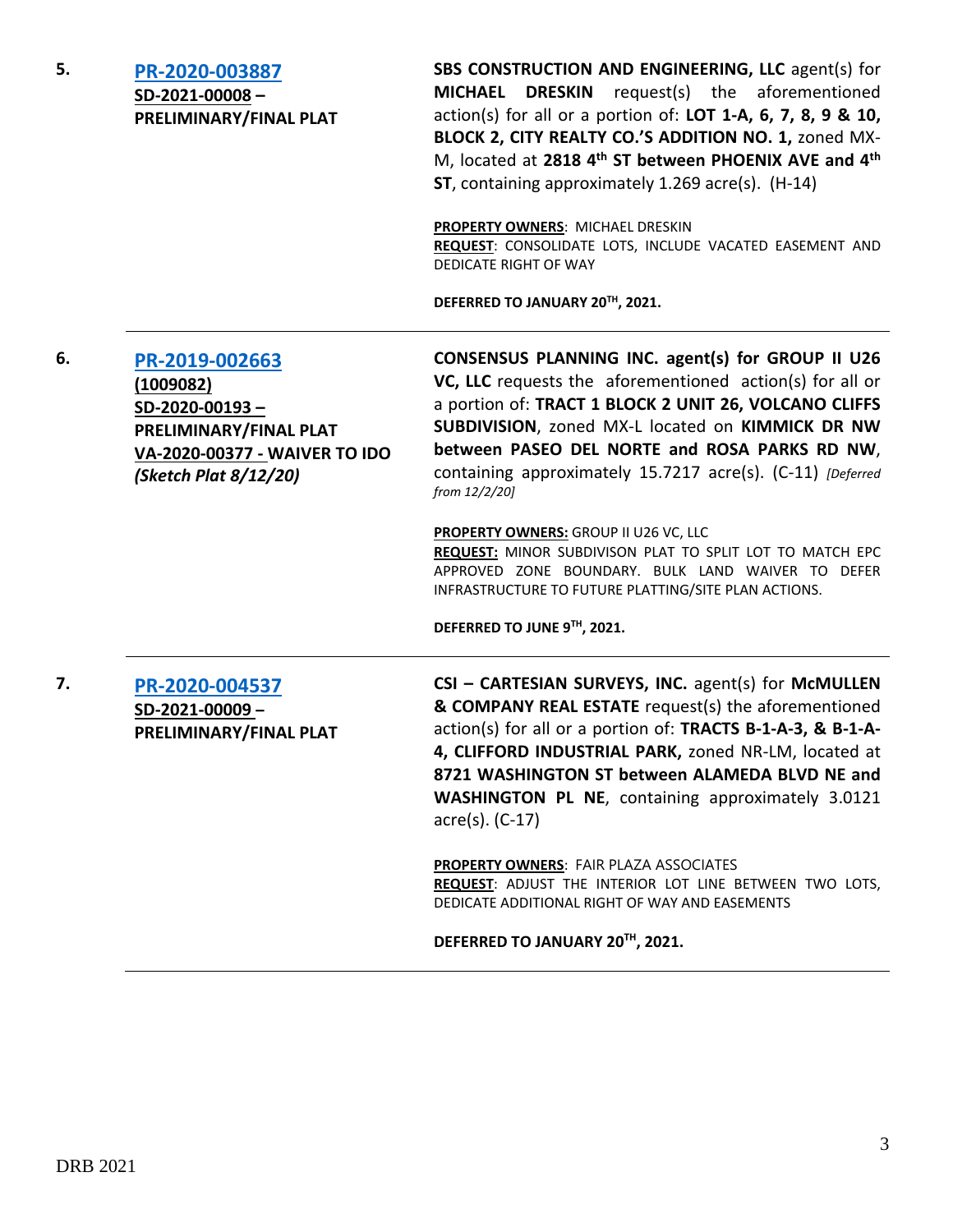#### **8. [PR-2019-002976](http://data.cabq.gov/government/planning/DRB/PR-2019-002976/DRB%20Submittals/) SD-2020-00210 – PRELIMINARY/FINAL PLAT VA-2020-00447 – SIDEWALK WAIVER** *(Sketch plat 10/23/19)*

**CSI – CARTESIAN SURVEYS, INC.** agent(s) for **BEELING ARMIJO** request(s) the aforementioned action(s) for all or a portion of: **LOT 9, EASTERLY PORTION OF 20 FT LOT 8 AND PORTION OF LOT 10, BLOCK 2, SANDIA MANOR**  zoned R-1D, located at **17400 HILLDALE RD NE between HILDALE RD NE and CAMINO DE LA SIERRA NE**, containing approximately 0.5108 acre(s). (K-23) *{Deferred from 12/9/20]*

**PROPERTY OWNERS**: BEELING ARMIJO

**REQUEST**: SUBDIVIDE LOTS, ELIMINATE INTERIOR LOT LINES OF 3 EXISTING LOTS CREATING ONE NEW LOT, DEDICATE EASEMENTS

**DEFERRED TO JANUARY 27TH, 2021.**

**9. [PR-2020-004538](http://data.cabq.gov/government/planning/DRB/PR-2020-004538/DRB%20Submittals/) SD-2020-00219 – PRELIMINARY/FINAL PLAT** *(Sketch Plat 10/14/20)* **SD-2020-00224 – VACATION OF PUBLIC EASEMENT**

**CSI – CARTESIAN SURVEY'S INC.** agent for **YANKEE FANS LLC** request(s) the aforementioned action(s) for all or a portion of: **TRACT 1A and TRACT D, ATRISCO BUSINESS PARK UNIT II AND MERIDIAN BUSINESS PARK II** zoned NR-BP, located at **7301 LOS VOLCANES RD NW between GALLATIN PL NW and COORS BLVD NW**, containing approximately 26.21 acre(s). (J-10)*[Deferred from 12/16/20, 1/6/21]*

**PROPERTY OWNERS**: YANKEE FANS LLC

**REQUEST**: TO SUBDIVIDE THE EXISTING PARCEL OF LAND INTO THREE TRACTS

**IN THE MATTER OF THE AFOREMENTIONED APPLICATION, BEING IN COMPLIANCE WITH ALL APPLICABLE REQUIREMENTS OF THE DPM AND THE IDO, WITH THE SIGNING OF THE INFRASTRUCTURE LIST SIGNED JANUARY 13TH, 2021, THE DRB HAS** *APPROVED* **THE PRELIMINARY/FINAL PLAT. FINAL SIGN OFF IS DELEGATED TO PLANNING FOR THE APPLICATION NUMBER TO BE PLACED ONTO THE PLAT, AND FOR THE AGIS DXF FILE.**

**IN THE MATTER OF THE AFOREMENTIONED APPLICATION, BEING IN COMPLIANCE WITH ALL APPLICABLE REQUIREMENTS OF THE DPM AND THE IDO, THE DRB HAS** *APPROVED* **THE VACATION AS SHOWN ON EXHIBIT IN THE PLANNING FILE PER SECTION 14- 16-6(K) OF THE IDO.**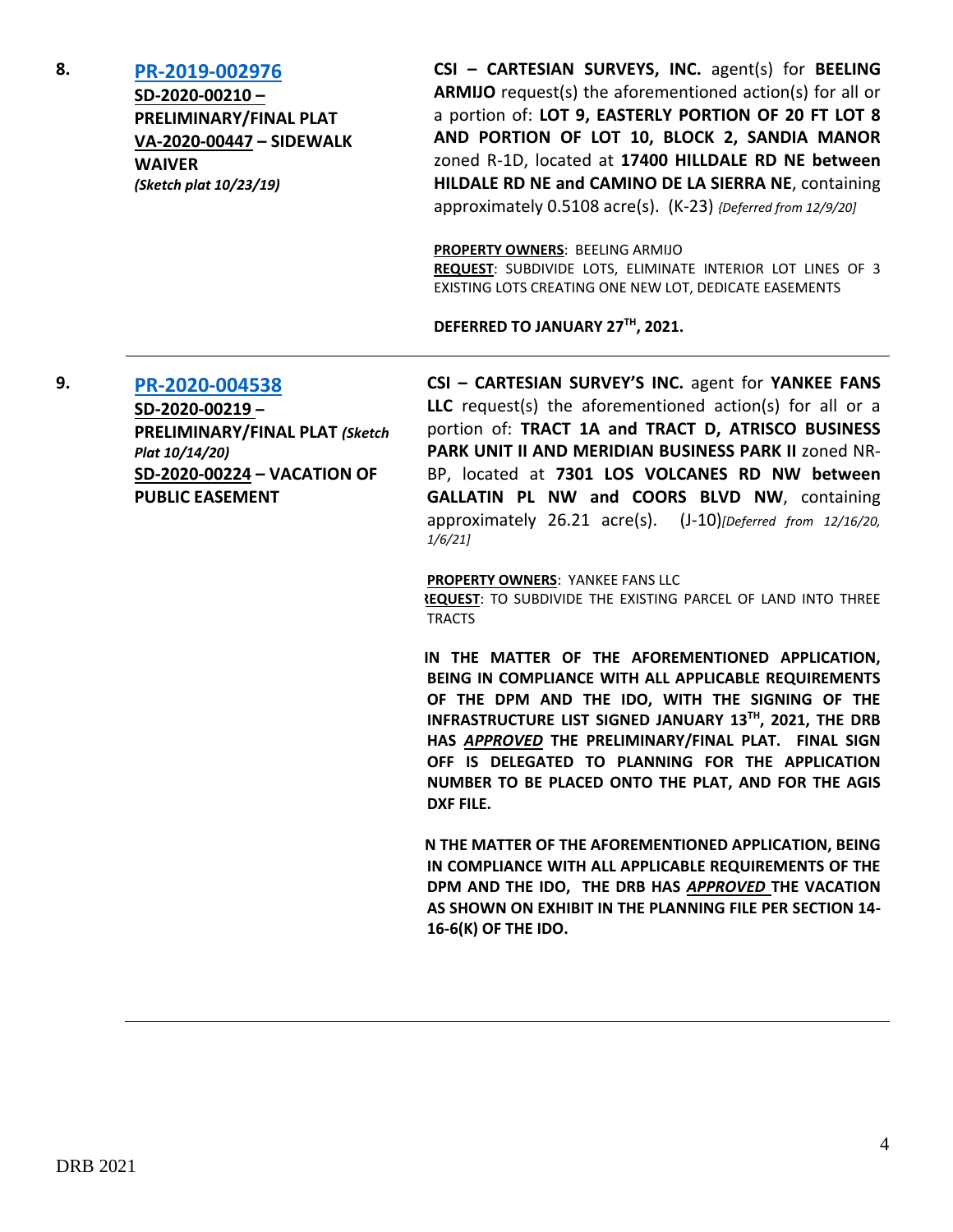| 10. | <b>Project # PR-2019-002607</b><br>SD-2020-00026 -<br>PRELIMINARY/FINAL PLAT<br>SD-2020-00107 - VACATION OF<br><b>PRIVATE EASEMENT</b><br>(Sketch Plat 7/17/19) | ARCH + PLAN LAND USE CONSULTANTS agent(s) for<br>JOHN O. PEARSON request(s) the aforementioned<br>action(s) for all or a portion of: LOT 8-B PLAT OF LOTS 8-<br>A & 8-B UNIT 1 ALVARADO GARDENS CONT 0.8967 AC,<br>zoned R-A, located on RIO GRANDE BLVD between<br>ARTESANOS CT and CAMPBELL RD, containing<br>approximately 0.8967 acre(s). (G-13) [Deferred from 1/29/20,<br>2/26/20, 4/8/20, 5/20/20, 7/8/20, 7/29/20, 8/26/20, 9/16/20, 9/30/20,<br>10/14/20, 11/18/20, 12/9/20, 12/16/20] |
|-----|-----------------------------------------------------------------------------------------------------------------------------------------------------------------|-------------------------------------------------------------------------------------------------------------------------------------------------------------------------------------------------------------------------------------------------------------------------------------------------------------------------------------------------------------------------------------------------------------------------------------------------------------------------------------------------|
|     |                                                                                                                                                                 | <b>PROPERTY OWNERS: JOHN D PEARSON</b><br>REQUEST: CREATE 2 LOTS FROM 1 EXISTING LOT<br>DEFERRED TO JANUARY 27TH, 2021.                                                                                                                                                                                                                                                                                                                                                                         |
| 11. | PR-2020-003657<br>(1008554)<br>$SD-2020-00222-$<br>PRELIMINARY/FINAL PLAT                                                                                       | ARCH + PLAN LAND USE CONSULTANTS agent(s) for<br><b>ANGELINA LUCERO</b> request(s) the aforementioned<br>action(s) for all or a portion of: A-1 & A-2, LANDS OF<br>MELAQUIADES CHAVEZ, zoned R-1C, located on LAURA<br>CT between CENTRAL AVE and CHURCHILL RD, containing<br>approximately 0.969 acre(s). (K-11) [Deferred from 1/6/21]                                                                                                                                                        |
|     |                                                                                                                                                                 | <b>PROPERTY OWNERS: ANGELINA LUCERO</b><br>REQUEST: LOT CONSOLIDATION - 2 LOTS INTO 1 LOT<br>IN THE MATTER OF THE AFOREMENTIONED APPLICATION, BEING IN<br>COMPLIANCE WITH ALL APPLICABLE REQUIREMENTS OF THE DPM<br>AND THE IDO, WITH THE DRB HAS APPROVED THE PRELIMINARY/<br><b>FINAL PLAT.</b>                                                                                                                                                                                               |
| 12. | PR-2021-004901<br>SD-2021-00002 - EXTENSION OF<br><b>SUBDIVISION IMPROVEMENTS</b><br><b>AGREEMENT (ESIA)</b>                                                    | <b>MASTER HOMECRAFTERS INC. request(s) the</b><br>aforementioned action(s) for all or a portion of: LOT 30<br>TRACT 1 BLOCK 16 UNIT 3, NORTH ALBUQUERQUE<br>ACRES, zoned R-1D, located at 8401 GLENDALE between<br><b>BARSTOW and VENTURA, containing approximately</b><br>$.4427$ acre(s). (B-20)                                                                                                                                                                                              |
|     |                                                                                                                                                                 | <b>PROPERTY OWNERS: MASTER HOMECRAFTERS INC.</b><br><b>REQUEST: EXTENSION OF SUBBDIVISION IMPROVEMENTS</b><br>AGREEMENT                                                                                                                                                                                                                                                                                                                                                                         |
|     |                                                                                                                                                                 | IN THE MATTER OF THE AFOREMENTIONED APPLICATION, BEING IN<br><b>COMPLIANCE WITH ALL APPLICABLE REQUIREMENTS OF THE DPM</b><br>AND THE IDO, THE DRB HAS APPROVED A TWO YEAR EXTENSION OF<br>THE SUBDIVISION IMPROVEMENT AGREEMENT, WHICH SHALL<br>INCLUDE THE EXTENSION OF SIDEWALK DEFERRAL.                                                                                                                                                                                                    |